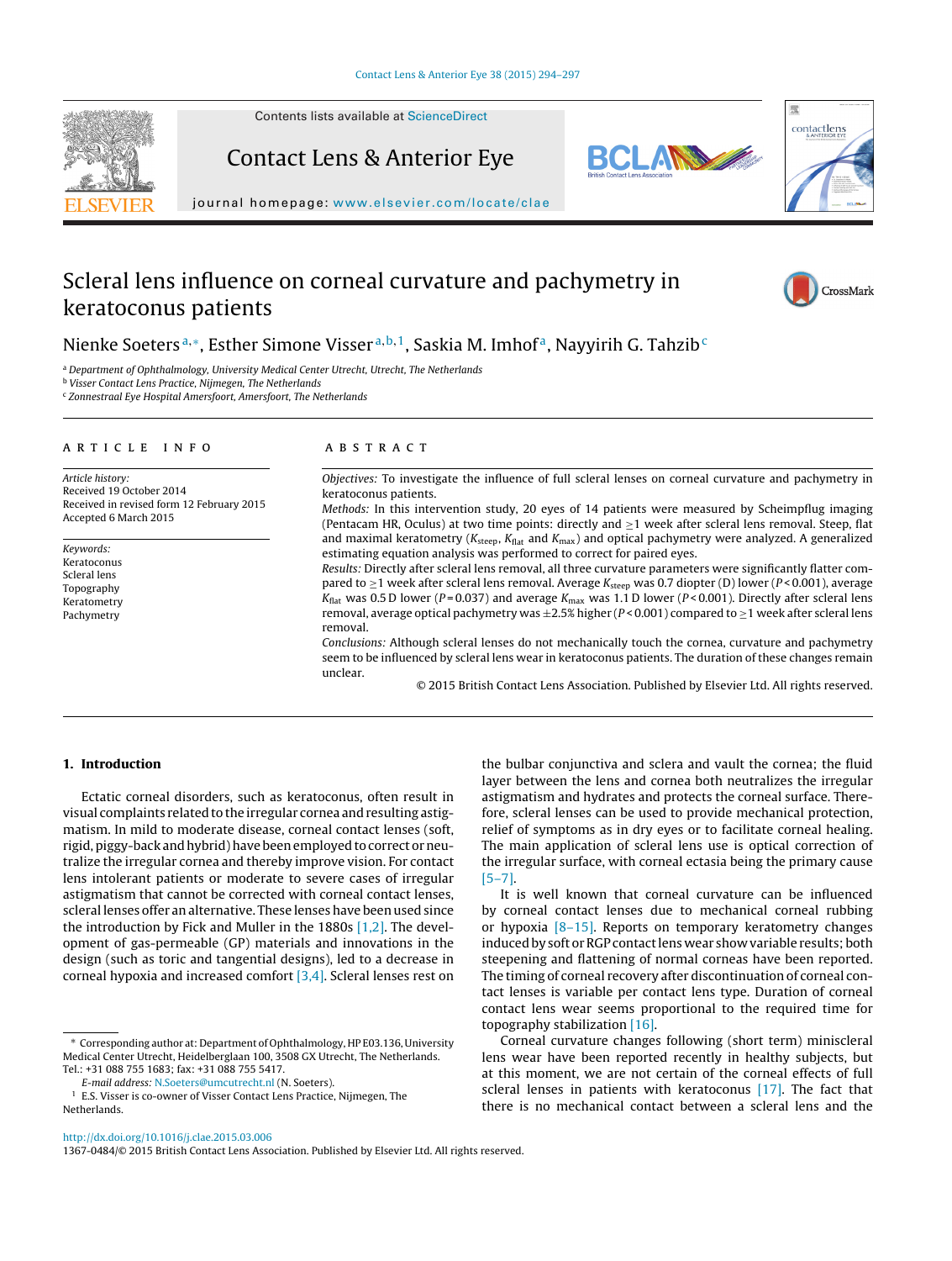| Table 1                                              |  |
|------------------------------------------------------|--|
| Scleral lens fitting classification by Visser et al. |  |

| Characteristic                  | $Grade -2$<br>unacceptable      | $Grade -1$<br>acceptable      | Grade 0 optimal   | $Grade +1$<br>acceptable                    | Grade +2 unacceptable                                          |
|---------------------------------|---------------------------------|-------------------------------|-------------------|---------------------------------------------|----------------------------------------------------------------|
| Central corneal<br>clearance    | Corneal contact                 | $< 0.1$ mm                    | $0.1 - 0.3$ mm    | $>0.3$ mm to<br>$<$ 0.5 mm                  | $>0.5$ mm                                                      |
| Limbal corneal<br>clearance     | Circumcorneal<br>limbal contact | Circumcorneal<br>$< 0.05$ mm  | $0.05 - 0.2$ mm   | Circumcorneal<br>$>0.2$ mm to<br>$<$ 0.3 mm | Circumcorneal >0.3 mm                                          |
| Scleral (haptic) fit            | Circumcorneal<br>blanching      | Segmented/slight<br>blanching | Scleral alignment | Slightly increased<br>edge clearance        | Increased edge clearance, with<br>possible trapped air bubbles |
| Lens movement<br>(push-up test) | Lens suction                    | Reduced                       | Gentle            | Increased                                   | Excessive                                                      |
| General lens fit                |                                 |                               | Optimal           | Acceptable                                  | Unacceptable                                                   |

cornea could lead to the assumption that corneal curvature is not influenced by this lens type. Changes in both corneal topography and corneal thickness can occur during scleral lens wear. Topographic changes might be induced by fluid pressure behind the scleral lens or by corneal swelling due to hypoxia following scleral lens wear. Besides hypoxia-induced corneal swelling, another hypothesis for increased pachymetry during scleral lens wear is the absence of lid wiper contact and chafing of the surface epithelium during blinking [\[18\].](#page-3-0)

Keratoconus patients are often highly dependent on their lenses and have suboptimal vision with spectacles. Therefore, they are often reluctant to remove their lenses for topography measurements which aim to monitor the keratoconus progression. In cases of progressive keratoconus, corneal crosslinking (CXL) can be performed in order to stabilize the cornea [\[19–21\]. H](#page-3-0)owever, since one of the most important inclusion criteria for CXL includes a recent documented topographic progression [\[20\],](#page-3-0) accurate topography readings are essential in these patients. In most studies, patients who wear corneal contact lenses are requested to discontinue their lens wear for a certain period of time prior to topography measurements, in order to avoid bias in corneal curvature determination. For scleral lenses, there is no defined consensus on this topic.

In this study, we investigated the influence of full scleral lenses on corneal curvature and pachymetry in patients with keratoconus. A confirmation of the hypothesis that scleral lenses do not manipulate corneal curvature would be valuable for keratoconus patients and would implicate that scleral lens discontinuation could be avoided prior to examinations.

#### **2. Methods**

All keratoconus patients who visited our outpatient clinic at the University Medical Center Utrecht (UMCU) were asked to discontinue their full scleral lenses (size 18–22 mm) at least 1 week before baseline Scheimpflug imaging. For this study, patients were requested to discontinue their scleral lens wear right before CXL treatment, in order to repeat Scheimpflug imaging directly after scleral lens removal.

Inclusion criteria were: keratoconus, scleral lens wear for at least 3 months and discontinuation of scleral lens wear at least 1 week before Scheimpflug imaging. Excluded were patients who wore an inadequately fitted scleral lens and patients with unreliable Scheimpflug images. Scleral lens parameters and fitting were assessed at Visser Contact Lens Practice ( $n = 18$ ) or requested for and supplied by an external contact lens institution  $(n=2)$ . A standard classification method was used to grade the scleral lens fitting characteristics  $[6]$ , which was revised after new insights (Table 1): corneal clearance, limbal clearance, scleral fit, lens movement and general lens fitting. Grade 0 was considered 'optimal', grade 1 'acceptable' and grade 2 'unacceptable'. All scleral lenses consisted of one of the following materials: Boston Equalens II (Oprifocon A, Dk 85 (Polarographic ISO/Fatt method)), Boston XO2 (Hexafocon B, Dk 161 (non-edge corrected ISO/Fatt method)), Boston XO (Hexafocon A, Dk 100) (Polarographic ISO/Fatt method) which were manufactured by the Polymer Technology Corporation, Bausch & Lomb, Wilmington, MA, USA.

Data were collected after approval of the Medical Ethics Committee of the UMCU. Written informed consent was conducted in accordance to UMCU guidelines.

All measurements were acquired from a rotating Scheimpflug device (Pentacam HR, Oculus Wetzlar, Germany) and performed by the one and the same optometrist. Quality of the measurement was checked, and one high quality examination (valid data >85%) per eye was used for analysis.

#### 2.1. Statistics

A sample of at least 18 eyes was required to detect a difference of 1.0 D between the mean  $K_{\text{max}}$  at two time points and to achieve a power of 0.8 with a significance level of 0.05. Normal distribution of the data was confirmed by the Shapiro–Wilk test of normality. Generalized estimating equations with statistical correction to test for correlations between paired eyes were used to analyze the differences between variables at two time points. A P-value <0.05 was considered statistically significant.

#### **3. Results**

In this study, 24 eyes of 17 patients were enrolled, 10 were female, 7 were male. Mean age was 30 years (range 19–49). Pentacam imaging was performed directly after scleral lens removal and ≥1 week after scleral lens removal.

After exclusions (1 patient showed an improperly fitted scleral lens with a corneal touch in both eyes, in 1 patient the Scheimpflug images were unreliable and of 1 patient the external scleral lens fitting characteristics could not be obtained), 20 eyes of 14 patients were analyzed. Of these 20 patients, 6 patients (11 eyes) discontinued scleral lenses for 2 weeks and in 8 patients (9 eyes) lenses were discontinued for 1 week. In 16 out of 20 eyes, both measurements were assessed at a consistent time of day, with a mean difference of 49 min (range 11–129). The mean difference in time of day in the other 4 eyes was 293 min (range 194–342 min).

Results are listed in [Table 2.](#page-2-0)

Directly after scleral lens removal, all 3 curvature parameters were significantly flatter compared to measurements when scleral lenses were removed for  $\geq$ 1 week. Average  $K_{\text{steep}}$  was 0.7 diopters (D) lower ( $P < 0.001$ ), average  $K_{\text{flat}}$  was 0.5 D lower ( $P = 0.037$ ) and average  $K_{\text{max}}$  was 1.1 D lower (P < 0.001). Directly after scleral lens removal, average optical pachymetry was  $\pm 2.5\%$  higher ( $P < 0.001$ ) than  $\geq$ 1 week after scleral lens removal.

[Table 3](#page-2-0) shows the scleral lens fitting results. All components were graded as optimal or acceptable (grade 0 or 1).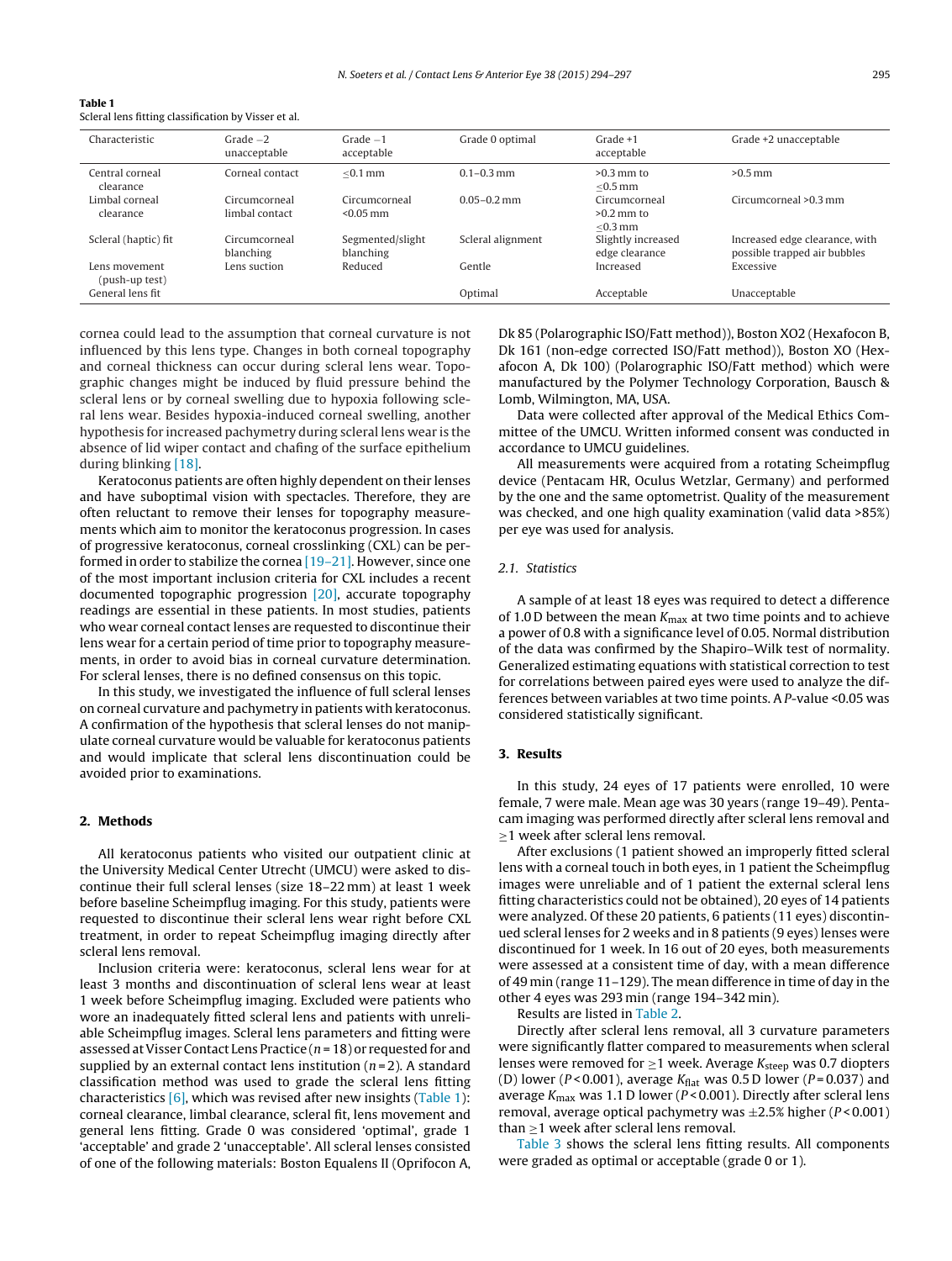### <span id="page-2-0"></span>**Table 2**

Mean keratometry and pachymetry before and after scleral lens removal  $(n=20)$ .

| Time point                          | $K_{\text{steep}}$ | $K_{\text{flat}}$ | $K_{\text{max}}$ | CCT pupil    |
|-------------------------------------|--------------------|-------------------|------------------|--------------|
|                                     | diopter            | diopter           | diopter          | μm           |
| Directly after scleral lens removal | $51.9 \pm 5.0$     | $47.5 \pm 4.3$    | $57.0 \pm 6.7$   | $488 \pm 47$ |
| >1 week after scleral lens removal  | $52.6 \pm 5.2$     | $48.0 \pm 4.7$    | $58.1 \pm 6.8$   | $475 + 44$   |
| $P$ value <sup><math>a</math></sup> | $\leq 0.001$       | 0.037             | $\leq 0.001$     | < 0.001      |
| 95% CI diff                         | $-1.2$ to $-0.3$   | $-0.9$ to 0.0     | $-1.6$ to $-0.6$ | 8 to 19      |

 $K_{\text{steep}}$  = steepest central keratometry value;  $K_{\text{flat}}$  = flattest central keratometry value;  $K_{\text{max}}$  = maximal keratometry value; CCT = corneal thickness (pachymetry); 95% Cl diff = 95% confidence interval of the difference.

<sup>a</sup> Generalized estimating equations analysis with correction for paired eyes; total number of paired eyes in the analysis is 6.

Statistically significant.

| тартс э |                                      |
|---------|--------------------------------------|
|         | Scleral lens fitting, $n = 20$ eyes. |

**Table 3**

| Grade                                 |  |    |  |
|---------------------------------------|--|----|--|
| Central corneal clearance             |  | 12 |  |
| Limbal corneal clearance <sup>a</sup> |  | 16 |  |
| Scleral (haptic) fit                  |  | 16 |  |
| Movement                              |  | 18 |  |
| General lens fit                      |  | 15 |  |

Grade −2 or 2 = unacceptable; grade −1 or 1 = acceptable; grade 0 = optimal. <sup>a</sup> In one patient, limbal corneal clearance was not graded.

#### **4. Discussion**

To the best of our knowledge, this is the first report to show the influence of full scleral lenses on corneal curvature and pachymetry in patients with keratoconus. In this study, we found a difference in curvature and pachymetry directly after scleral lens removal compared to  $\geq$ 1 week of scleral lens removal.

The sample size of this relevant and clinically oriented study was small, no control group was available and measurements at only two time points were assessed. Additional information on scleral lens influence at more than two time points (for instance at 1, 2 and 3 days after lens discontinuation) may have provided more information on the duration of curvature and pachymetry changes induced by scleral lens wear. This was desirable, yet difficult to implement in daily practice.

Our topography and pachymetry measurements were performed by Scheimpflug (Pentacam) imaging, which is considered to be a highly reliable device to measure keratometry and pachymetry in keratoconic corneas [\[22,23\]. T](#page-3-0)he repeatability of measurements with the Pentacam is high and in a study by Koller et al. [\[24\]](#page-3-0) the standard deviation of repeated  $K_{\text{max}}$  ranged from 0.017 to 0.039 mm with a mean of 0.024 mm, which corresponds to a mean of approximately 0.1 D.

In a report of 1982 by Kiely et al. [\[25\]](#page-3-0) in 21 healthy subjects without lens wear, it was shown that pachymetry changes during the day were correlated with keratometry: increased pachymetry after awakening was associated with central corneal flattening. This is in line with the outcome in our keratoconus group: compared to >1 week of scleral lens removal,  $K_{\text{steep}}$ ,  $K_{\text{flat}}$  and  $K_{\text{max}}$  were slightly but significantly lower directly after scleral lens removal, in addition to significant corneal swelling. Similar results were shown in a recent report on corneal changes during 3 h of miniscleral lens wear in healthy subjects. However, there was no association between pachymetry change and the anterior corneal curvature change, following lens wear. In their study, the timing of the measurement sessions was matched to allow for confounding influence of diurnal variation. In our study, in 4 eyes there was a disparity in time of measurement, which was not accounted for [\[17\].](#page-3-0)

Corneal swelling is the principal objective method to determine hypoxia [\[26\].](#page-3-0) Physiologic overnight swelling (without lens wear) is approximately 4.5–5.5%, shows recovery during the first

waking hours and then varies throughout the day [\[27,28\]. A](#page-3-0)lthough the small sample size in our study limited the ability to make definite data interpretations, the significant  $\pm 2.5\%$  increase in pachymetry directly after scleral lens removal in keratoconic corneas was in line with studies in healthy eyes. Pachymetry changes after scleral lens wear have been reported by Mountford et al. [\[29\], s](#page-3-0)howing an increase in pachymetry by 0.98  $\mu$ m per hour with scleral lenses of highly GP material fitted on eight healthy subjects. Pullum and Stapleton [\[30\]](#page-3-0) described a less than 3% corneal swelling in four healthy subjects with scleral lenses. Depending on the thickness of the fluid layer between lens and cornea, a corneal swelling of 1.5–4% in eight healthy subjects was reported recently by Compañ et al. [\[32\]](#page-3-0) When comparing scleral lens Dk, it seems that Pullum and Stapleton used lower scleral lens Dk's, and the group of Compañ et al. used comparable Dk's compared to our study. The limited temporary increase in pachymetry in our study group was not expected to cause adverse physiological corneal responses; however, individual hypoxia responses may differ. In general, it is recommended to restrict hypoxia-induced swelling by application of highest Dk available materials and minimizing both lens thickness and the fluid layer between lens and cornea [\[31,32\].](#page-3-0) The thickness of the fluid layer between lens and cornea was not investigated in this study.

Another explanation for temporary corneal swelling during scleral lens wear could be the elimination of the eyelid influence on epithelial thickness. The thickness of the epithelium is suggested to decrease by 'wiping' of the eyelid on the apex of keratoconus [\[18\]. T](#page-3-0)his effect of corneal thinning by chafing of epithelium during blinking is diminished by vaulting of the scleral lens over the cornea, which allows the corneal epithelium to regain its thickness.

Temporary corneal changes induced by scleral lens wear are of great importance for the clinician when evaluating patients for possible keratoconus progression and assessment of a CXL indication. Corneal changes caused by scleral lens wear, including corneal flattening and swelling, can lead to an underestimation of the level of keratoconus and missing progressive cases.

In conclusion, although there is no mechanical contact between a scleral lens and the cornea, small but statistically significant changes in corneal curvature and thickness were noted 1–2 weeks after discontinuation of full scleral lens wear in patients with keratoconus. These changes suggest that accurate assessment of topographic keratoconus progression in patients who wear scleral lenses require the discontinuation of lens wear for some period of time prior to evaluation. The exact duration of the time necessary to allow for reversal of scleral lens-induced corneal changes is unknown, and warrants further study.

#### **Conflict of interest**

None of the authors had a conflict of interest in the outcomes of this study.